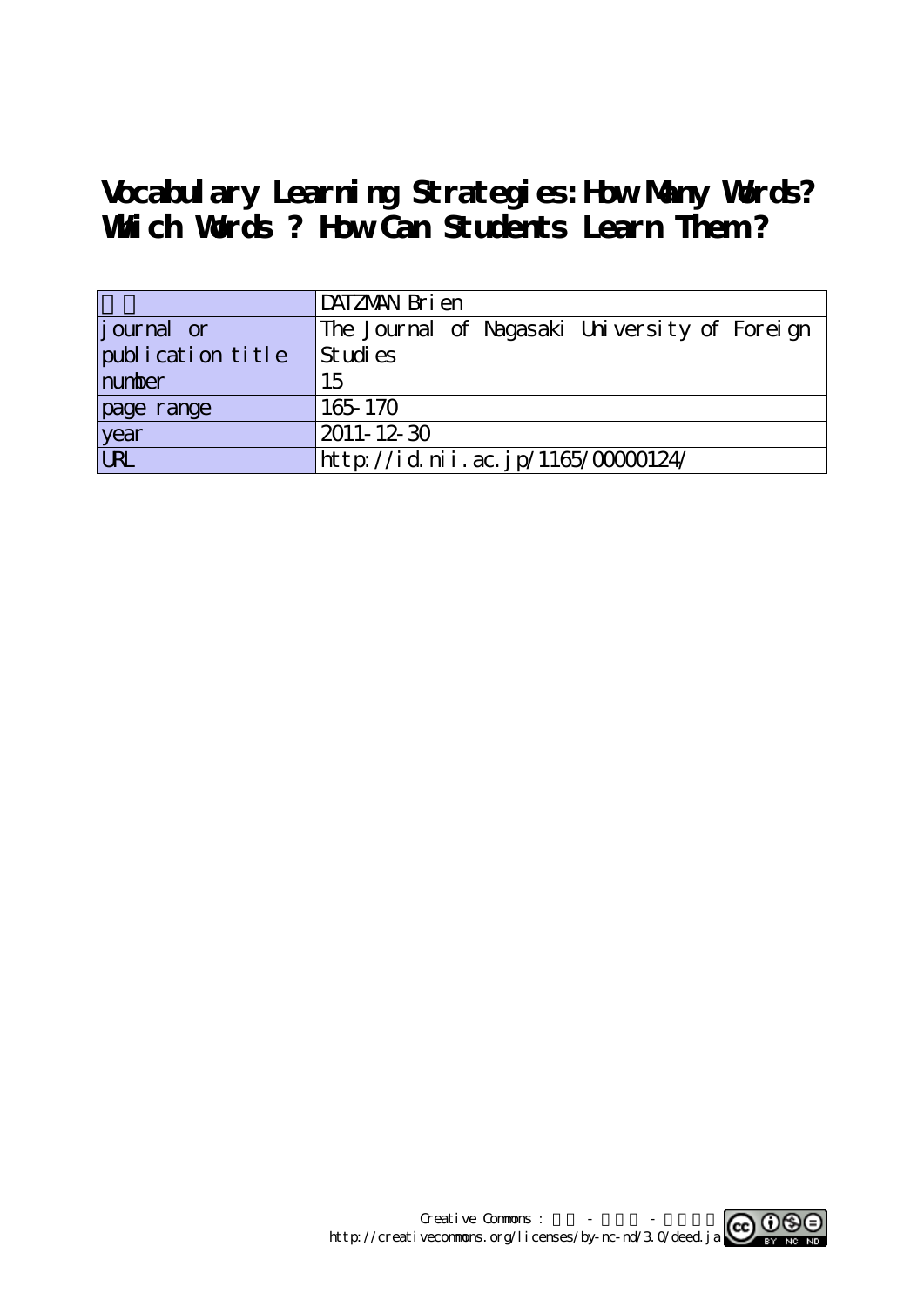## **Vocabulary Learning Strategies** : **How Many Words? Which Words? How Can Students Learn Them?**

### Brien DATZMAN

### 要約(**Summary**)

In the past 30 years second language acquisition research has seen an increase in focus on vocabulary and language learning strategies. In more recent years research focused on EFL and ESL students use of vocabulary learning strategies has found factors such as age, gender, culture, and context to have a significant effect on students use or lack of use and how successful they are in their use. The following paper provides a brief overview of the role vocabulary learning strategies can have in the classroom and how that role should be defined.

過去 30 年間、第二言語習得の研究は語彙と言語習得方法にフォーカスを当ててきた。また、最近の 研究によれば EFL, ESL の学習者の語彙習得法における年齢、性別、文化、文脈などの要因が、新しい 語彙の使用頻度や適切さに重要な役割を果している。この論文では、言語習得法が実際に教育現場で どのような役割を果たしているのか、また、その役割はどうのように定義されるのかを考察する。

### **INTRODUCTION**

The enormity of the English vocabulary poses a great challenge to foreign language learners. When we consider the amount of knowledge needed to know a word and the incremental nature of the acquisition of that knowledge the task becomes that much greater. The amount of attention that can and should be given to increasing this knowledge in the classroom is miniscule in comparison to the amount of attention needed. Vocabulary learning strategies can play an important role in shaping how learners deal with vocabulary both in and outside the classroom. In order for learners to successfully use these strategies learners need to first be aware of them and their importance. From there instruction and practice can lead to successful use and the possible benefits that come from that use.

Before this can occur it is import for educators to first become aware of the various strategies available and how they might best be utilized. From there an analysis of the learning situation to find out what strategies students use , why they are using them, and how they are using them should be attempted whether by written or oral surveying or observing them as they use them. Educators also need to consider various other factors when dealing vocabulary learning strategy instruction. Who are the students? What are their goals? What is the learning environment?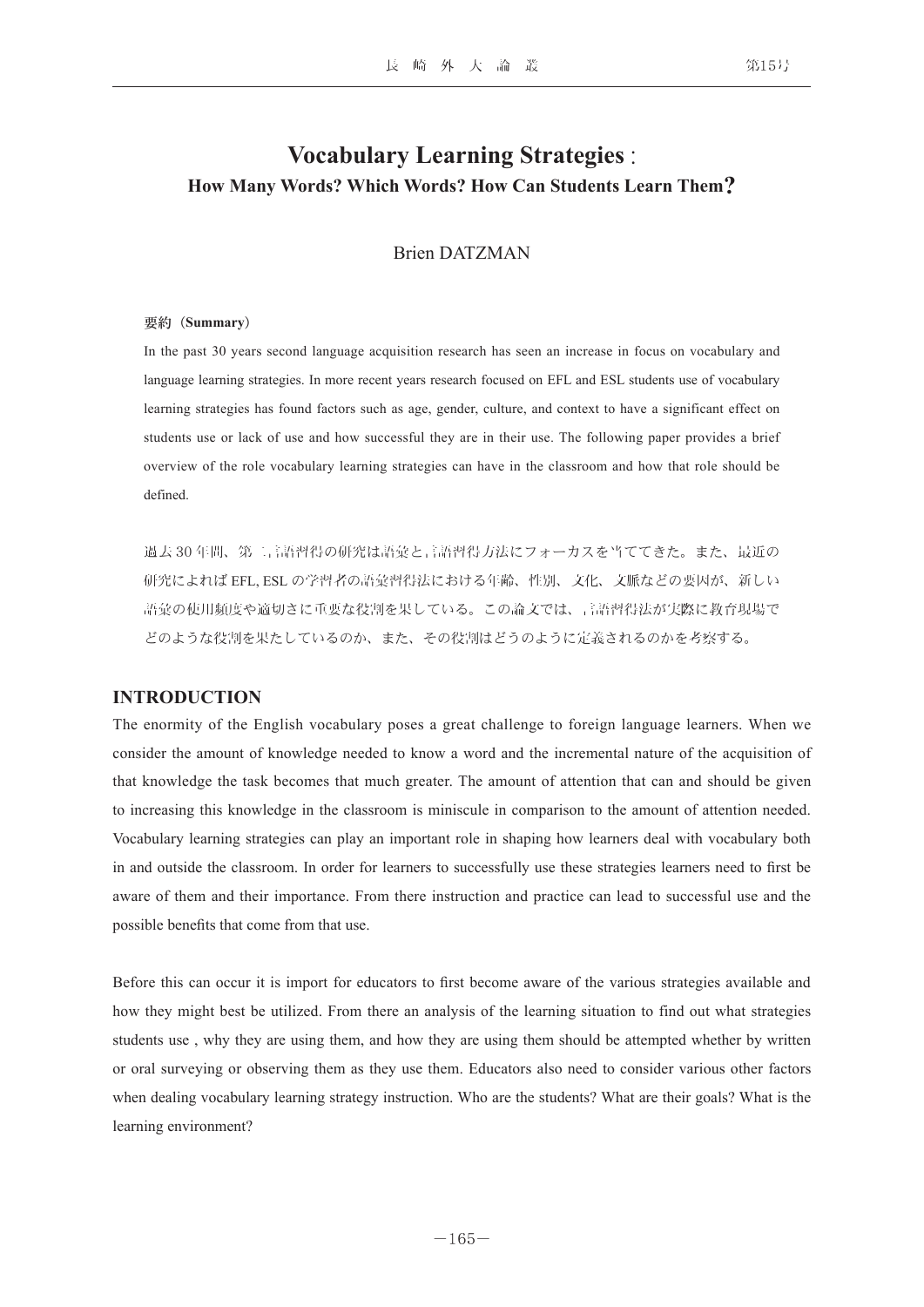### **How many Words do learners need to know?**

Reports on the size of the number of words in the English language range anywhere from 200,000 words in common use to over 2 million in total words (Schmitt 2000: 143). The large difference in estimates is due to the varying definitions of a word. A more reliable estimate comes from a study on Websters English Dictionary that found about 114,000 word families (Goulden, Nation, and Read 1990). Word families include the base word, its inflected forms, and a small number of regular derived forms. The same study estimates that native speakers add about 1,000 word families per year and that English native speaking university graduates have a vocabulary size of about 20,000 word families with large variations among individuals. Although native like growth in vocabulary size is possible among individuals living in a second language environment the reality is that it is highly unlikely and an unrealistic goal for learners of a foreign language.

The question then becomes how many and, more importantly, which words do learners need to know to effectively comprehend and communicate in English. Nation (1990) divides vocabulary in a text into four categories: high frequency, academic, technical, and low frequency words. High frequency words include function words and many content words and cover about 80% of a given text. The most frequently referenced list of high frequency words is West's (1953) General Service List (GSL) of English which consists of 2,000 words. Academic words are those that are commonly found in various academic texts and cover about 9% percent of a given text. The Academic Word List is considered the best reference for these words. It consists of 570 word families not found in the most frequent 2,000 word list. Technical words cover those that are specific to their subject areas and high frequency words that take on a specialized meaning within a specific subject area. They cover about 5% of a given text and rough estimates have them at less than a thousand words per subject area. Low frequency words are those that occur very infrequently and cover only a small portion of any text. They are the largest group of words and include those that have moderate frequency, proper nouns, technical vocabulary, and those that are rarely used.

The answer to which words learners need to focus on will vary depending on the goals or purposes of the learner but if a learner wishes to express themselves in English and provide a strong basis for furthering their study a widely accepted goal is of the most frequent 2,000 words. The 2,000 words in the GSL cover about 80% of a written text and about 96% of informal spoken text (Nation 2001: 17). Knowing these 2,000 words will not only help facilitate comprehension but can also help learners begin to discern grammatical patterns (Schmitt 2000: 144). Beyond the 2,000 word list it depends on the learner. If they have an academic or professional purpose a concentration on academic and or technical words in their fields would be desirable. The 2,000 word level is just a small fraction of what a student will actually need if they wish to further their studies. Various strategies can be applied to aid learners in the acquisition of vocabulary and the employment of one strategy over another may be dependent on whether that word is high frequency, academic, technical, or low frequency.

### **How should vocabulary be taught?**

Vocabulary in the classroom can be approached in one of two ways that are not mutually exclusive, directly or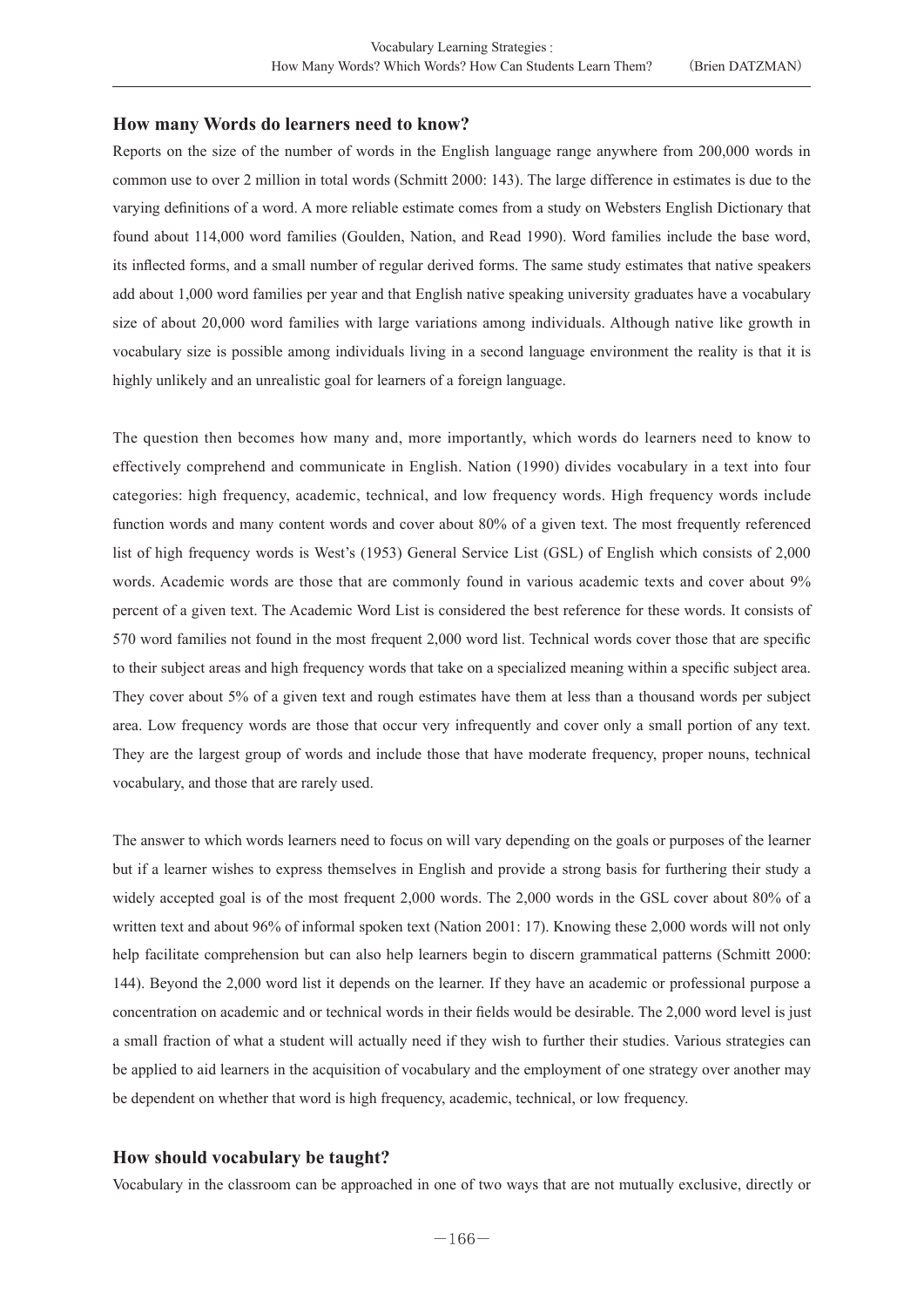indirectly. Indirect, incidental, learning refers to learning one thing while intending to learn another (Richards & Schmitt 2002: 252). Incidental learning in relation to vocabulary is strongly affected by exposure and repetition. The main goal of incidental learning is to ensure that students get maximum, repeated exposure to language. In a foreign language context this could be done through a variety of activities, the most recommended of which is extensive reading.

Direct learning refers to learning language items by means of overt study(Richards & Schmitt 2002: 192). For vocabulary study this involves explicit attention to vocabulary items and may include setting aside time for vocabulary study, vocabulary tests, vocabulary exercises, and instruction in and use of vocabulary learning strategies. A growing consensus found in recent literature on SLVA is that direct and indirect learning should complement each other. The question then becomes which words to focus on and how to focus on them. Which words to focus on was discussed earlier and depends on the individual learner/s. When dealing with vocabulary explicitly Sokmen(1997) provides some key principles teachers should consider.

| <b>Explicit Approach in Vocabulary Instruction</b> |                                            |
|----------------------------------------------------|--------------------------------------------|
| <b>Sokmen's Key Principles</b>                     |                                            |
| ✧                                                  | Build a large sight vocabulary             |
| ✧                                                  | Integrate new with old                     |
| ✧                                                  | Provide a number of encounters with a word |
| ✧                                                  | Promote a deep level of processing         |
| ✧                                                  | Facilitate imaging                         |
| ✧                                                  | Make new words real – personalize          |
| ✧                                                  | Use a variety of techniques                |
| ✧                                                  | Encourage independent learning strategies  |

#### Fig. 3.1 Sokmen's (1997) Key Principles to Explicit Vocabulary Instruction

These principles provide a good resource for dealing with vocabulary in the classroom, but the amount of English vocabulary learners need and are likely to encounter on their own suggests that a focus on independent learning strategies may be most beneficial for learners. Sokmen (1997: 255) notes that 'it is not possible for students to learn all the vocabulary they need in the classroom' and that there should be an emphasis on aiding them in learning on their own.

### **Importance of LLS and VLS**

Language learning strategies are an integral part of foreign language education for a variety of reasons. They give the learner control over their own learning process. There may be any number of differences between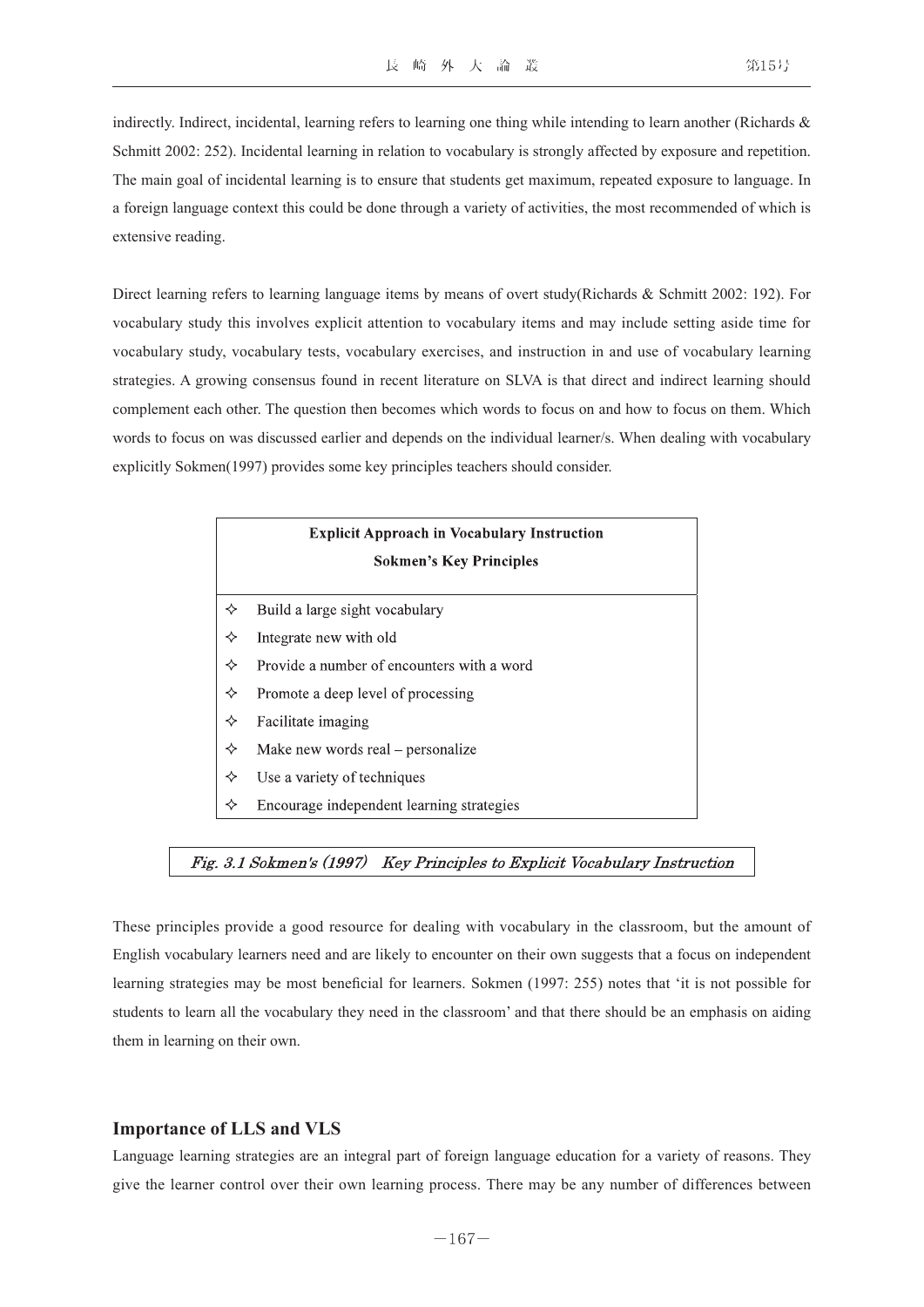individual learners and the benefits of having access to and the ability to decide which strategies are best for them cannot be overlooked. Knowledge of a variety of strategies and the ability to apply them according to the situation may foster a more efficient and effective learning process (O'Malley & Chamot 1990: 169). One of the most important aspects of language learning strategies is that they are trainable and are therefore amenable to change (Takac 2008: 56). Strategies can be taught, practiced, improved, and adapted until they move from being a conscious activity to an unconscious activity. They can in effect become automated. The size of the English vocabulary is a great challenge for the second language learner and learning strategies can be seen as a way of helping learners cope with and control their vocabulary learning both outside and inside the classroom.

### **Factors affecting strategy use**

A number of factors interact to create a unique set of variables for each individual foreign language learner. Socio-affective, individual, cognitive, and situational factors all play a significant role in shaping a language learning experience. Gu (2003) provides a useful model of the factors affecting the choice, use, and effectiveness of vocabulary learning strategies.



### **He notes that:**

*'an analysis of learning strategies will never be complete without knowing the person-taskcontext configuration of the particular situation...When assessing the use or lack of use of strategies it's important to remember that these factors work together to create a unique learning*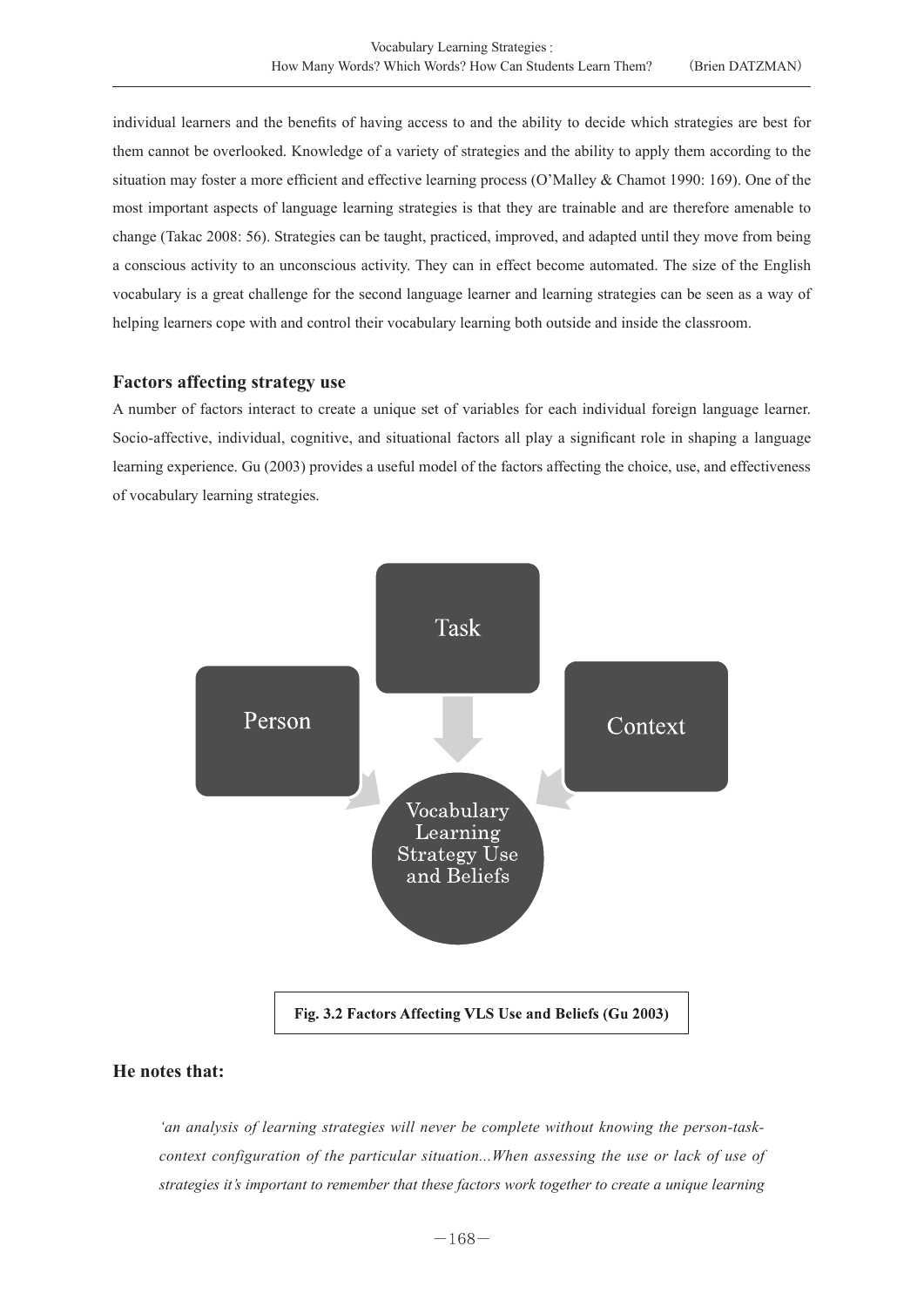*situation for the teacher, the class, and each individual learner.`*

Strategies by definition are actions taken and controlled by the individual learner and various factors may contribute to differences in their use of them including age, sex, language, intelligence, prior knowledge, motivation, self-concept, personality, and cognitive learning style. Task refers to the specific goal of the learner related to the material being learned and what the learner is trying to achieve with that material. Learners choose strategies based upon the material being used, the purpose of the task, and difficulty.

Context refers to the learning environment which includes everything from teachers, peers, the classroom climate, family support, the social and cultural traditions of the learning, the curriculum, and the availability of input and output opportunities.

### **Classification of Strategies**

A number of different taxonomies(e.g. Rubin 1981, O'Malley & Chamot 1990, Gu and Johnson 1996) have been created to classify a number of strategies that have been identified since the research on the good language learner began in the 1970's. Oxford's (1990) division of strategies into six categories under two headings, direct and indirect, has been used extensively in research on strategy use and preference. Direct strategies are those that directly deal with the target language and include memory, cognitive, and compensation strategies. Indirect strategies are those that allow the learner to control their own cognition and include metacognitive, affective, and social strategies. Using this taxonomy as a basis Schmitt (1997) proposed a division of vocabulary learning strategies into two categories: discovery and consolidation. Discovery strategies are those strategies the learner use to determine a word's meaning and include determination and social strategies. Consolidation strategies are those that aid in the retaining of a words meaning or use and are divided into three categories: memory, cognitive, and metacognitive. A detailed discussion into the specific strategies found under these categories is beyond the scope of this paper.

Vocabulary learning strategies are necessary and important tools in aiding the foreign language learner. There are a number of strategies learners can take advantage of and it is important that learners be given exposure to those they are not aware of and information on how to maximize the potential of those strategies they already use. However, before instruction in the use of these strategies can take place it is necessary to find out to what extent learners are aware of these strategies and how effective they believe them to be. This can best be accomplished through surveys, observing students use, and testing them on their use. Using these methods and taking into account the task and context of the classroom teachers can begin to develop a structured focus on vocabulary in the classroom.

### **References**

**Chamot, A.U**. 20008. *Strategy instruction and good language learners*. In Griffiths (2008), pp. 266-281.